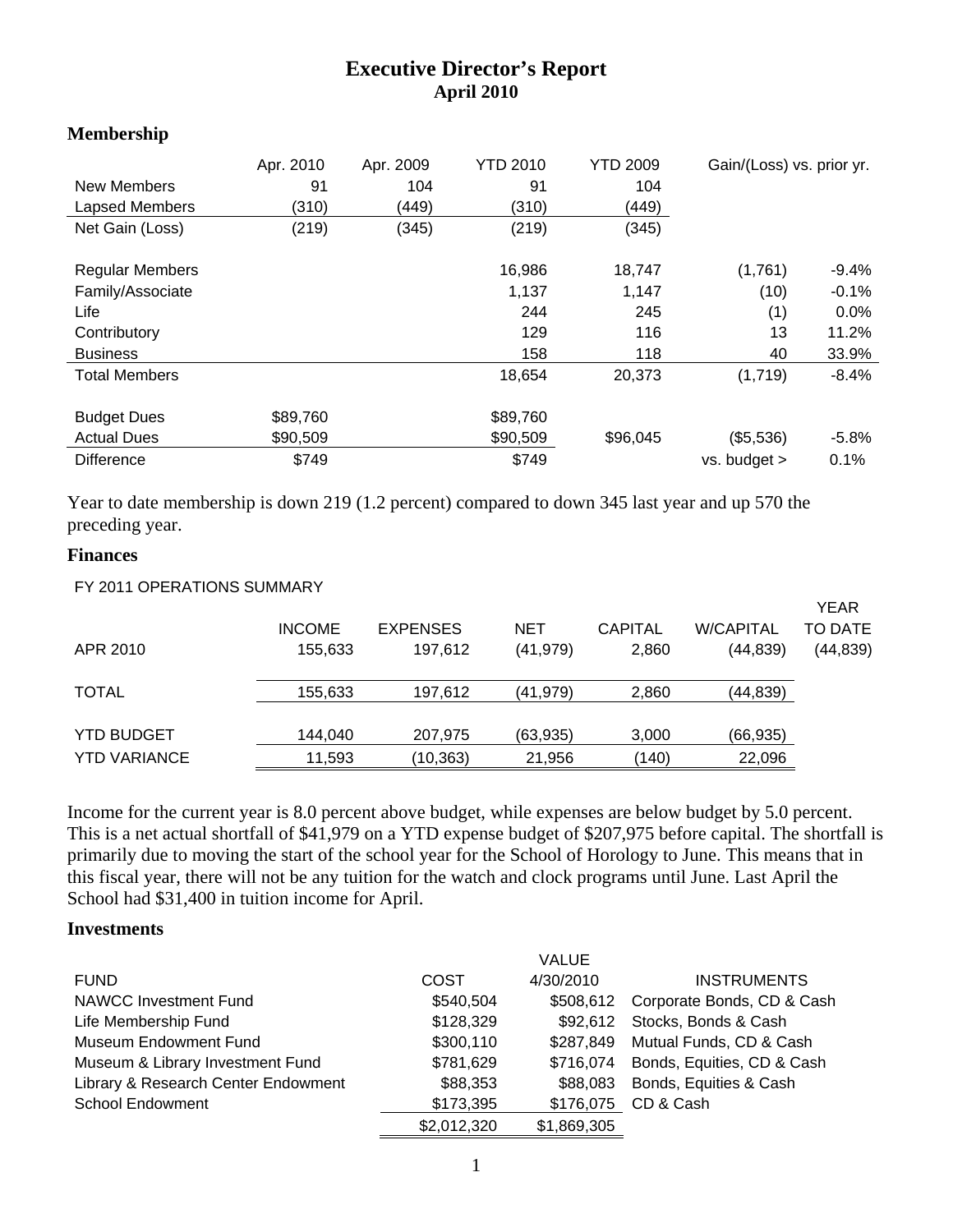The current values on investments reflect paper gains and losses due to market fluctuations. Since most of our investments are held to maturity, actual gains and losses will only occur at maturity or when an investment is sold.

# **Development**

A special donor reception has been organized in conjunction with the National Convention in York, PA. Invitations have been sent to donors who contributed \$100 or more in fiscal year 2010 plus the members of the 1943 Heritage Society and the John Harrison Society. Regular donations totaled \$28,853 YTD versus \$6,798 the previous year. The largest donation for the month was \$21,000 from Florida Gold Coast Chapter 60 for building two classrooms in the basement of our main building. In-kind donations total \$285 versus \$457 last year. In-kind donations do not include items donated to the School or to Museum collections for which the value is not determined.

### **Information Services**

The Single Sign On (SSO) system has now been implemented for all our online resources that require login. The member's email address and a password are the only items needed to take advantage of the expanded member-only resources. The 4sale\$nawcc is currently functional for members, and we are working toward providing public access for buying in May. This will be followed by auction sales in June. Members registering on the site are nearing 200, and there are over 70 listings with successful sales ongoing. The eMart has been closed, and all users have been encouraged to use the new 4sale\$nawcc commerce site. Our association management software is in the process of being updated, which will provide some additional capabilities. Videos and archival materials continue to be uploaded.

# **School of Horology**

Graduations for the clock program were on April 1 and on April 8 for the watch program. Four of the graduates are working in the SOH Watch and Clock Repair Center: two are graduates of the complete two year program, one is a graduate of the watch program, and one has completed the watch portion of the twoyear program and will be continuing with the clock program in June. Preparations are under way for the new programs that start on June 7. School expansion plans are on hold because registrations have been slow to fill current capacity. There are currently nine completed registrations for watch and five for clock, with a number of additional applications in process. Staff is regularly providing School tours for prospective students. Bea Whitehead's last day as registrar was May 7. Training is ongoing for Jennifer Adams and Katie Knaub to take over the registrar and financial aid duties. The School for the first time will be participating in the federal loan programs, Pennsylvania student grants, and other governmental financial programs, in addition to the Pell grant program that we have been using.

# **Museum**

Museum attendance for April was down compared to last April. NAWCC Store sales were up. A Collections Management Policy was provided to and reviewed by the Museum Collections Committee and will be on the Board's May agenda for approval. This is part of the policies and procedures that need to be in place as part of the accreditation process. Searches of the Museum collections online database totaled 2,103 for the month. De-accessioned items sold at the Pook and Pook auctions in April, and items sold at Skinner's Auction on May 1 have increased our balance in the Museum Acquisitions Fund to approximately \$44,000. The Museum hosted two commercial facility-use rentals for the month.

The Grand Complications: Art of the Watchmaker exhibit, sponsored by Gallet & Company, opened on April 23 with a preview for members and dignitaries the evening of April 22. The Bond watches exhibit preparation is also continuing with its opening scheduled for June 17, in conjunction with the National Convention. *Revolution* magazine ran a two-page article on the Bond exhibit in April. The Museum director continues to work with the Gallet Watch Group on their special museum edition of the Flying Officer Chronograph, which will provide a percentage of the proceeds to the Museum.